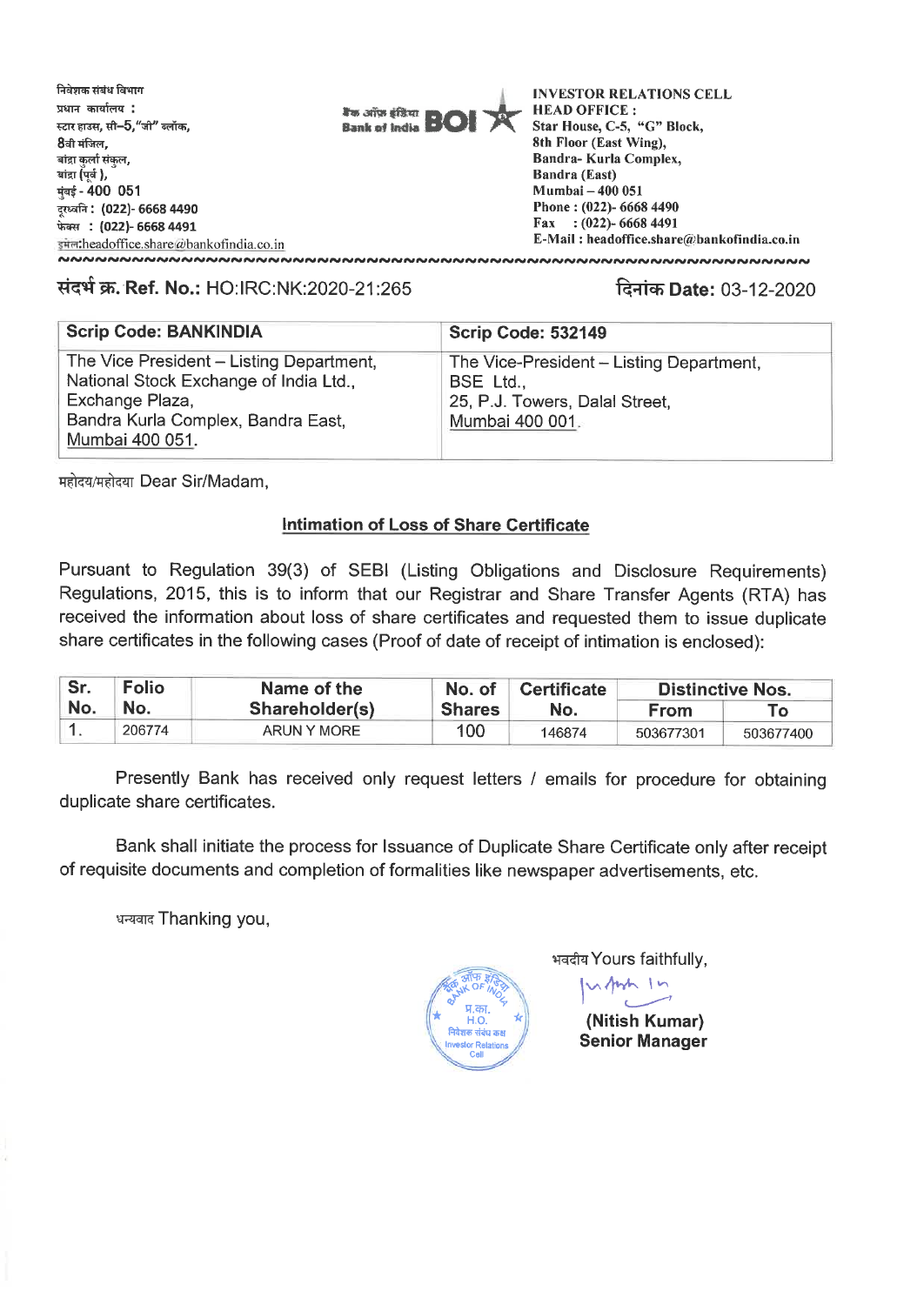# [External]Duplicate Share Intimations Received On : 20201202

X DELETE 4— REPLY **<4** REPLY ALL **4** FORWARD •••



bssduplicate@bigshareonline.com Mark as unread Wed 02/12/2020 11:59

- To: Rajeev Bhatia; Investor Relations Department;
- Cc: vijay@bigshareonline.com; jibu@bigshareonline.com; bhagwan@bigshareonline.com; Bssduplicate@Bigshareonline.Com <bssduplicate@bigshareonline.com>;

Flag for follow up. Start by 03 December 2020. Due by 03 December 2020.

 $\mathbb 0$  1 attachment  $\overline{\phantom{a}}$ 

521916.pdf

### Caution: This email originated from a source outside Bank of India.

Dear Sir/Ma'am,

Please be informed that in terms of the provisions of the SEBI (LODR) Regulations, 2015, the Company is required to submit information regarding loss of share certificates and issue of duplicate certificates, to the stock exchange within two days of its getting information. Further, the said intimation has to be filed only through the mode of NEAPS filing for NSE and on listing.bseindia.com for BSE and not via hard copy submission.

Accordingly, we are sharing herewith the receipt of the following request for loss of share certificate of the Company by shareholders, to enable you to comply with the said regulatory requirement within the timelines prescribed.

| Client Name                     | Cert. No   Dist. No From   Dist. NO. To   Folio No.   Quantity |  |     | <b>Name</b>         |
|---------------------------------|----------------------------------------------------------------|--|-----|---------------------|
| BANK OF INDIA - EQUITY   146874 | 503677301 503677400 206774                                     |  | 100 | <b>LARUN Y MORE</b> |

Should you have any queries in respect of the aforesaid instruction kindly revert back.

Regards,

Bigshare Services Pvt. Ltd.

Alert:External Mail! Exercise caution while opening URL/attachment.

 $\left\langle \right\rangle$ 

 $\blacktriangleright$